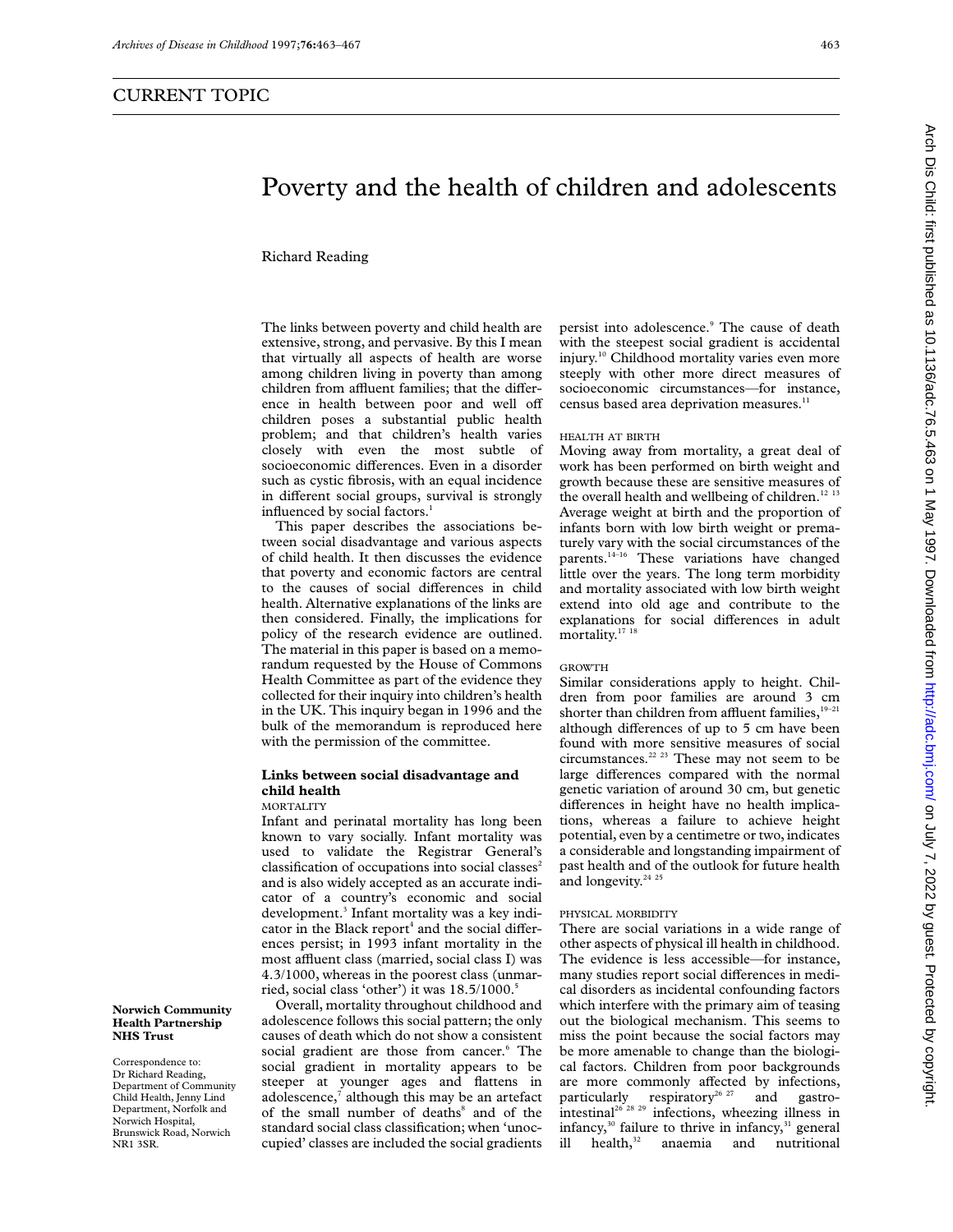deficiencies,<sup>33 34</sup> asthma (there is some debate about this, admittedly),<sup>27 35-37</sup> middle ear disease, $38-40$  dental caries, $41$  and permanent visual loss and squint.<sup>42</sup> Disorders related to

pregnancy<sup>43</sup> and accidents.<sup>44</sup>

#### **ACCIDENTS**

Accidents deserve a special mention. They are the major cause of death in children over 1 year and an important cause of long term morbidity and disability.45 Social variations in accidental injury are wider than any other cause of ill health in childhood.<sup>10</sup> Geographical variations in accident rates between affluent and deprived areas are wider still.<sup>46 47</sup> Because accidents are 'place specific'—that is, they happen in part because of the risks associated with the place they occur—these geographical variations indicate more clearly the links between social disadvantage, environmental risk, and accidental injury.

poverty affecting adolescents include teenage

#### PSYCHOLOGICAL AND DEVELOPMENTAL DISORDERS

Psychological, emotional, and developmental wellbeing are also closely associated with socioeconomic status.<sup>48 49</sup> There is extensive published evidence in the child development and child psychiatry literature about the detrimental effects of chronic family adversity.<sup>50-52</sup> It can be difficult to disentangle exactly what is meant by this term, but it includes material and economic hardship as well as family discord, disruption and dysfunction, parental mental health problems, and difficulties in coping with the day to day demands of family life. Needless to say, all of these latter problems are strongly associated with socioeconomic hardship.

#### PUBLIC HEALTH IMPORTANCE

The public health importance of social differences in child health is considerable. If the health experience of all children in Britain was the same as that of children from more affluent families, then all the Health of the Nation targets relating to children would be easily met.<sup>53</sup> If the death rates in all social classes were the same as in classes I and II combined, then over 2000 lives would be saved among 0–15 year olds each year, a quarter of all deaths in this age group. <sup>6</sup> The public health importance of the emotional, psychological, and developmental problems are equally serious as these have such detrimental consequences on long term mental health.<sup>54</sup>

## HEALTH AND CHILD POVERTY

In terms of the changing face of poverty, the proportion of children in poor families has risen considerably in recent years. Using figures from the Department of Social Security it has been estimated that a third of all children are living in conditions of poverty.<sup>55</sup> The burden of poverty has also shifted over the past 20 years from being shared between the elderly and families in similar measure,<sup>56 57</sup> to being a problem largely for families with young children,<sup>55</sup> particularly those with single

parents. <sup>9</sup> The associated health problems will compound the disadvantage these children already have.

# **Are social variations in child health caused by poverty?**

Definitive proof that poverty causes poor health is unlikely ever to be available because the experimental design (that is, to randomly assign one group of families to poverty and one to affluence) is unethical. However, the evidence points strongly to economic and material factors being at the root of the causes of social differences in child health.

#### **CONSISTENCY**

The first point is the consistency of the evidence. Social characteristics can be measured in many ways—for example, social class, census characteristics of area of residence, parental level of education, income, or home or car ownership. These methods of classification all result in similar health variations being found. The one (and probably only) variable they all have in common is material and economic factors. As a general rule, methods of social classification which specifically measure material factors result in wider and more distinct health variations.<sup>58 59</sup>

#### INTERNATIONAL COMPARISONS

Social inequalities in child health occur in all countries, but they are narrower in countries with narrower differences in income between the social classes (such as Sweden, the Netherlands, and Denmark), whereas they are wider in countries with wider differences in income (such as the USA). $60-62$ 

#### HISTORICAL EVIDENCE

Similarly, temporal patterns of child health reflect differences in income and material wealth. Over the past 70 years the differences in infant and child mortality between the social classes have been wider during periods when income and material differences were wider, and narrower during periods of greater social equality.<sup>63 64</sup> During the 1970s postneonatal mortality (deaths aged 1 month to 1 year) in social classes IV and V showed a steep decline, during which time income to mothers in these classes substantially increased, whereas mortality in the higher classes changed only a little, in keeping with the small changes in these families' income.<sup>65</sup>

# INCREMENTAL RELATION

The relation between material factors and child health is incremental. In other words, the poorer families are, the worse their children's health is. Epidemiologically, this points strongly to an association being causal. Children coming from families living in poverty obviously suffer the worst from this, but there are differences in child health all the way up the social spectrum. These health differences follow extremely closely differences in income and material wealth.<sup>65 6</sup>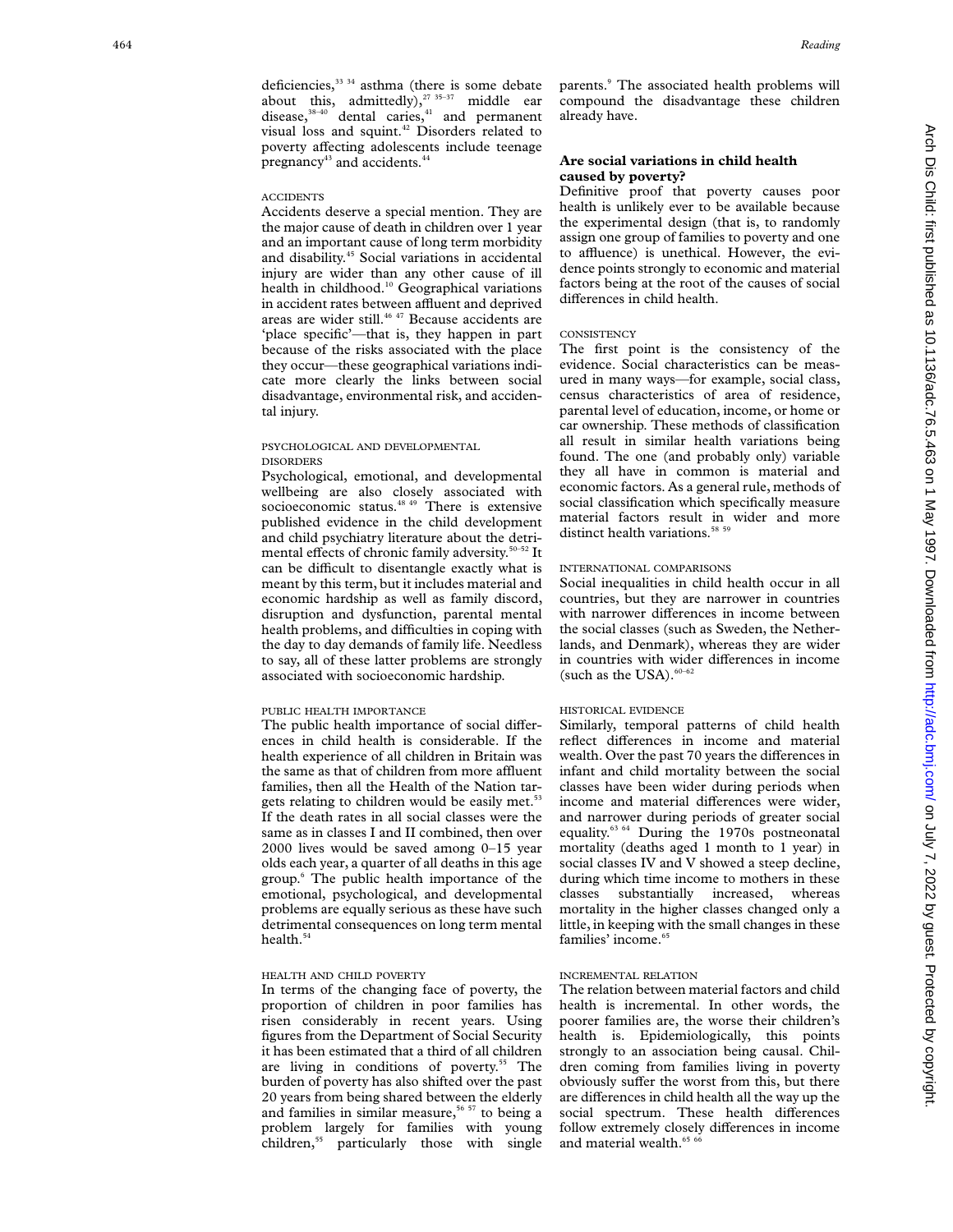# MULTIPLE DEPRIVATION

The consequence of poverty is material and social deprivation.<sup>56 67</sup> Several studies have examined the relation between specific aspects of poverty and deprivation and children's health. These include poor housing,<sup>68 69</sup> homelessness, $70-73$  unemployment, $7475$  dependence on benefits,  $976$  living in a deprived area, $32 77$  income, $78-81$  multiple deprivation, and a lack of material resources.<sup>82 83</sup> These are all structural or material aspects of poverty and all show close and specific relations with children and young people's health.

## **Other possible explanations**

#### SOCIAL SUPPORT

Many other explanations of social differences in children's health have been suggested. Some of these undoubtedly contribute, but it is important to recognise that they may simply be intermediate steps in the pathway between poverty and health rather than alternative explanations. For instance, social support for mothers (that is, friendship, advice, and having someone to talk to) results in better health in their children.<sup>81</sup> This effect is strongest in families living in poverty. A lack of social support does not, however, explain why children from poor families have worse health. Rather, in these families there is a greater need for social support to overcome the stresses of poverty.

#### UNHEALTHY BEHAVIOUR

Another type of explanation of social differences in child health has been described as behavioural or cultural. Examples of this type of explanation are smoking, diet, breast feeding, and parenting style. It is suggested that these aspects of family lifestyle cause the wide social differences in children's health.<sup>36</sup> The attraction of these types of explanations is threefold: they provide a plausible biological explanation for social variations in health; they suggest that health variations are relatively easy to alleviate; and they imply that the poorer health of children in lower socioeconomic groups is a result of free choices made by their parents. All three of these premises are flawed. Firstly, behavioural explanations do not explain the full range of child health inequalities,<sup>84</sup> and behavioural characteristics do not follow socioeconomic status all that closely.<sup>85</sup> Secondly, despite many attempts to change behaviour, children's health inequalities persist. Thirdly, research on smoking has shown that these aspects of behaviour are not the result of free choice in the sense that we understand.<sup>86 87</sup> Socially disadvantaged mothers smoke because they have to, rather than because they want to.<sup>88 89</sup> Furthermore, much of the association between smoking and children's health is explained by socioeconomic factors rather than the other way round.<sup>90</sup> Fourthly, international comparisons with countries where smoking is more common in the higher classes still show the same pattern of social differences in health.<sup>90</sup> Finally, interventions which have been effective in improving the health of children from poor backgrounds have tended to focus on ways of empowering families to improve

their social or environmental circumstances rather than on changing their behaviour.<sup>53 91</sup> Behavioural explanations probably play a small part in the causes of social inequalities in children's health, but are best considered as an intermediate step between economic factors and health.<sup>84 92 93</sup>

#### SOCIAL SELECTION

The final broad type of explanation is related to selective social mobility. Put simply, these suggest that factors which lead to poor health also lead to downward social mobility and vice versa. Thus the reasons why poor children have worse health are the same as the reasons why families descend into or remain in poverty. These reasons may be genetic, educational, or to do with culturally determined aspects of lifestyle. The explanations can be complex, particularly if they are applied across two or more generations, but the key point of them all is that they are inexorable. Regardless of social and economic changes, health promotion, health service delivery, etc, the same families will be at the bottom of the pile in terms of both health and economic circumstances because of factors intrinsic to themselves. There is some good evidence in support of these types of explanations; outcomes of pregnancy are related to a mother's social mobility before marriage, and health inequalities flatten in adolescence at a time when social reselection is at its most labile.<sup>94</sup> Critical examination of this evidence suggests, however, that selective social mobility only explains a small part of the social variation in child and adolescent health.<sup>95 9</sup>

# **Implications for policy and practice**

EFFECTS ON HEALTH WORKERS' PRACTICE

Health and social services for children have a large and increasing proportion of their work devoted to dealing with the problems caused or exacerbated by poverty. Arguably, this is an inefficient use of resources as neither agency has the means of combating poverty. Alleviating the consequences of poverty is, of course, one of the traditional roles of the caring agencies, but it is not compatible with their wider role of improving health among the population as a whole. It is easier for affluent families to act on health promotion advice than poor families, and hence this tends to widen health inequalities rather than narrow them. $97-100$  It has been stated that poverty is the major bar to health promotion in young children.<sup>53</sup> The first implication therefore is that a service which is overwhelmed by problems it cannot fundamentally alter is incapable of improving the health and wellbeing of the population of children as a whole.

#### HOW HEALTH AND WELFARE WORKERS NEED TO CHANGE THEIR APPROACH

The second implication leads on from this. Professionals working with children and families have realised their impotence when working alone or to traditional models. Multiagency work, cooperation with voluntary agencies, and community development work is an approach which has been encouraged by the Department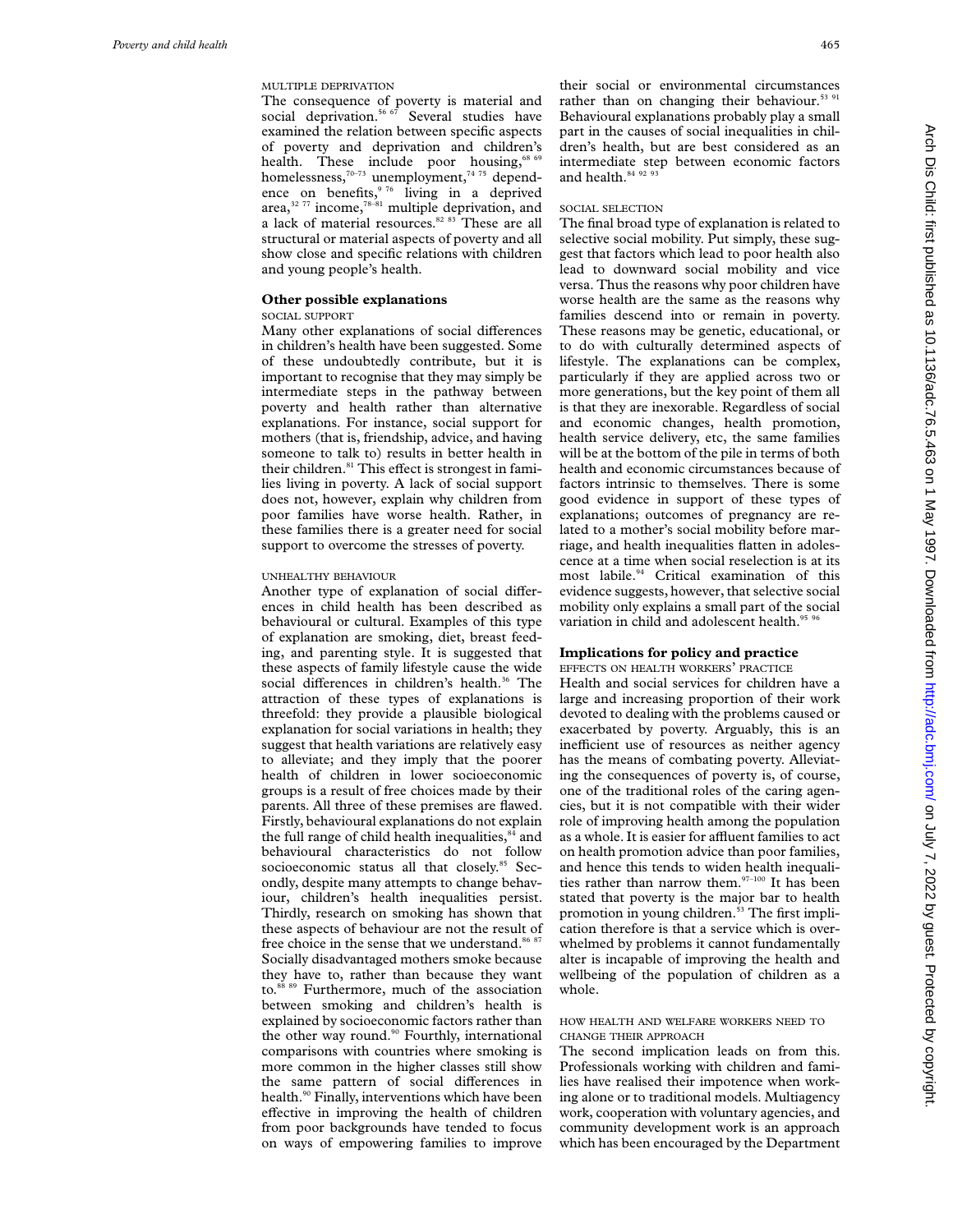of Health,<sup>101 102</sup> but it is not easy. Working across these boundaries takes time and effort and patience. There is a need for a shift in the emphasis in training.<sup>103</sup> Methods of evaluating this type of work are poorly developed. If this approach is to be properly funded, research evidence of its effectiveness needs to be stronger, with clearer indications of outcomes in terms of health and wellbeing.

## PREVENTION : THE ROLE OF HEALTH SERVICES

Several recent documents—for example, the Department of Health report *Variations in Health*<sup>101</sup> and the Kings Fund report *Tackling Inequalities in Health* , <sup>91</sup> discuss prevention in more detail. Considering child and adolescent health specifically, action is required at all levels. This includes making health services more accessible and aware of the problems faced by families living in poverty, more multiagency liaison, work focused on enabling individual families and communities to mobilise their strengths and resources, and a change in the health professional ethos towards advocacy for social and environmental improvements.

#### PREVENTION: THE ROLE OF GOVERNMENT

Governmental responsibility encompasses commercial and environmental legislation and social policy along with health service policy. Notwithstanding my comments about smoking, a much more aggressive approach to tobacco control is needed,<sup>104-106</sup> and transport policy needs to acknowledge that road accidents injure poor children most commonly.<sup>107</sup> Given the strength of the evidence it is impossible to avoid the conclusion that social and economic policy changes are needed. Unemployment, poor education, inadequate social security benefits for mothers and young people, low wages, job insecurity, poor quality housing and homelessness, a lack of affordable child care facilities, social incohesion, racial discrimination, and a lack of long term prospects for the young all contribute to causing poor health in children and young people in ways we are just beginning to understand.<sup>66</sup>

## PREVENTION : IMPLICATIONS FOR SOCIAL AND ECONOMIC POLICY

Poverty is the extreme end of the social spectrum, however. The health effects are seen at all levels. There is not a neat dividing line below which children suffer and above which health is unaffected. This means that policies to reduce or alleviate poverty are more likely to improve health if they are directed at narrowing social and economic differentials throughout society. This clearly has major political implications and the reason I emphasise it is because the research evidence supports this conclusion. Regardless of political ideology, however, I as a paediatrician want a government to place a high value on the health of children and young people. If they do, they need a coherent social policy addressing the issues discussed in this paper.

# **Addendum**

Since submitting the memorandum a major study on poverty and child health has been published.108 This reached similar conclusions. I have not referred to it in this paper to keep as close as possible to the original material, but readers wishing a more detailed discussion may wish to refer to it.

I am grateful to Dr Robin James, Clerk to the Health Committee for permission, on behalf of the committee, to publish the bulk of my memorandum in this form.

- 1 Britton JR. Effects of social class, sex, and region of residence on age at death from cystic fibrosis. *BMJ* 1989;**298**:483-7.
- 2 Leete R, Fox J. Registrar General's social classes: origins and uses. *Population Trends* 1977;**8**:1-7. 3 Grant J. *The state of the world's children 1994*. New York:
- Unicef, 1994.
- 4 Department of Health and Social Security. *Inequalities in health: report of a research working group*. London: DHSS, 1980.
- 5 Office of Population Censuses and Surveys. *OPCS monitor*. *Series DH3 95/1*. London: HMSO, 1995.
- 6 O Yce of Population Censuses and Surveys. *Occupational mortality: childhood supplement. Series DS 8*. London: HMSO, 1988.
- 7 West P. Inequalities? Social class differentials in health in British youth. *Soc Sci Med* 1988;**27**:291-6. 8 Blane D, Bartley M, Davey Smith G, Filakti H, Bethune A,
- Harding S. Social patterning of medical mortality in youth and early adulthood. *Soc Sci Med* 1994;**39**:361-6.
- 9 Judge K, Benzeval M. Health inequalities: new concerns about the children of single mothers. *BMJ* 1993;**306**:677- 80.
- 10 Jarvis S, Towner E, Walsh S. Accidents. In: Botting B, ed. *The health of our children* . *OPCS decennial supplement. Series DS11*. London: HMSO, 1995: 95-112.
- 11 Carstairs V, Morris R. Deprivation: explaining differences in mortality between Scotland and England and Wales. *BMJ*
- 12 McCormick MC. The contribution of low birth weight to infant mortality and childhood morbidity. *N Engl*  $\widetilde{J}$  *Med* 1985;312:82-90.
- 1985;**312**:82-90. 13 Tanner JM. Growth as a mirror of the conditions of society: secular trends and class distinctions. In: Demirjian A, Brault Dubuc A, eds. *Human growth: a multidisciplinary review*. London: Taylor and Francis, 1986.
- 14 Macfarlane A, Mugford M. Characteristics of parents and the circumstances in which they live. *Birth counts: statistics of pregnancy and childbirth.* London: HMSO, 1984.
- 15 de Sanjose S, Roman E. Low birthweight, preterm and small for gestational age babies in Scotland, 1981-1984. *J Epide-miol Community Health* 1991;**45**:207-10.
- 16 Office of Population Censuses and Surveys. Mortality statis*tics. Perinatal and infant: social and biological factors. Series*
- *DH3/25*. London: HMSO, 1993. 17 Marmot MG, Shipley MJ, Rose G. Inequalities in death—specific explanations of a general pattern. *Lancet* 1984:**i**:1003-6. 1984:1:1003-6.<br>18 Barker DIP. The foetal and infant origins of inequalities in
- health in Britain. *J Public Health Med* 1991;13:64-8.<br>19 Whincup PH, Cook DG, Shaper AG. Social class and
- height. *BMJ* 1988;**297**:980-1. 20 Gulliford MC, Chinn S, Rona R. Social environment and
- height: England and Scotland 1987 and 1988. *Arch Dis Child* 1991;**66**:235-40.
- 21 Reading R, Raybould S, Jarvis S. Deprivation, low birth weight, and children's height: a comparison between rural
- and urban areas. *BMJ* 1993;**307**:1458-62. 22 Rona RJ, Swan AV, Altman DG. Social factors and height of primary school children in England and Scotland. *J Epide-*
- *miol Community Health*. 1978;**32**:147-54. 23 Terrell TR, Mascie-Taylor CGN. Biosocial correlates of stature in a 16-year-old British cohort. *J Biosoc Sci* 1991;**23**:401-8.
- 24 Tanner JM. Physical development. *Br Med Bull* 1986;**42** : 131-8.
- 25 MacIntyre S. A review of the social patterning and significance of measures of height, weight, blood pressure and respiratory function. *Soc Sci Med* 1988;**27**:327-37.
- 26 Taylor B, Golding J, Wadsworth J, Butler N. Breastfeeding, bronchitis and admission for lower respiratory tract illness bronchitis and admission for lower respiratory tract illness and gastroenteritis during the first five years. *Lancet* 1982; **i** : 1227-9.
- 27 Morgan M, Chinn S. ACORN group, social class and child health. *J Epidemiol Community Health* 1983;**37**:196-203.
- 28 Ogston SA, Florey C du V, Walker CHM. Association of infant alimentary and respiratory illnesses with parental smoking and other environmental factors. *J Epidemiol Community Health* 1987;**41**:21-5.
- 29 Howie PW, Forsyth JS, Ogston SA, et al. Protective effect of breast feeding against infection. *BMJ* 1990;**300**:11-6.
- 30 Spencer N, Logan S, Scholey S, Gentle S. Deprivation and bronchiolitis. *Arch Dis Child* 1996;**74**:50-2.
- 31 Wright CM, Waterston A, Aynsley-Green A. Effect of deprivation on weight gain in infancy. *Acta Paediatr* 1994;**83**: 357-9.